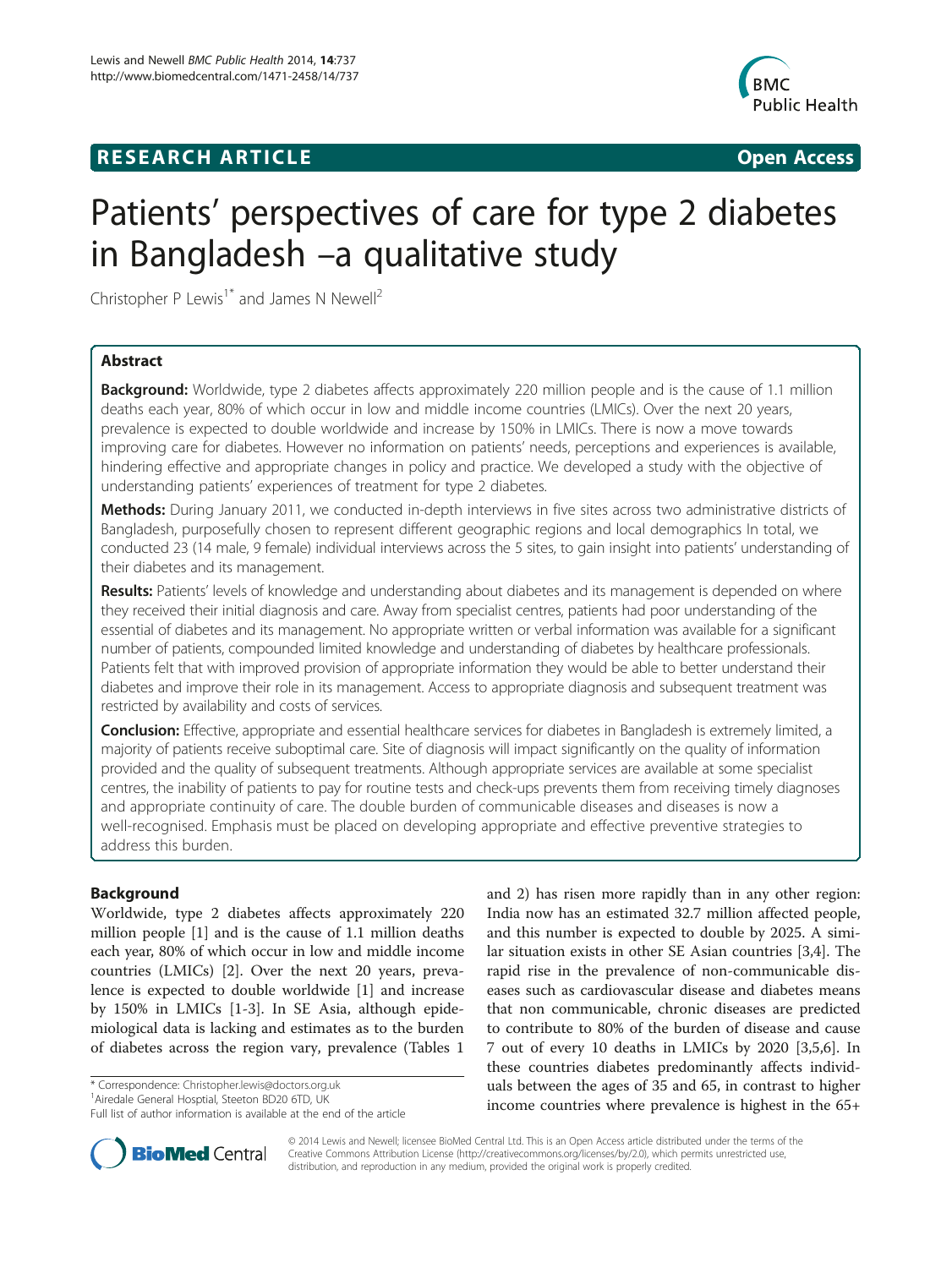| Country/<br>territory | Population<br>$(20-79)$ $(000 s)$ | Total number of<br>diabetes cases (000 s) | Prevalence of diabetes (%) in the 20-79 age-group 2010 |              |       |      |        |  |
|-----------------------|-----------------------------------|-------------------------------------------|--------------------------------------------------------|--------------|-------|------|--------|--|
|                       |                                   |                                           | <b>National</b>                                        | <b>Rural</b> | Urban | Male | Female |  |
| Bangladesh            | 93 862                            | 5 680                                     | 6.1%                                                   | 4.4          | 11.0  | 5.4  | 6.1    |  |
| Bhutan                | 413                               | 12                                        | 2.9%                                                   | 2.4          | 8.1   | 2.6  | 2.5    |  |
| India                 | 713 498                           | 50 767                                    | 7.1%                                                   | 5.6          | 11.2  | 6.8  | 5.8    |  |
| Maldives              | 186                               | 12                                        | 6.5%                                                   | 3.1          | 14.5  | 3.1  | 5.0    |  |
| Mauritius             | 877                               | 14                                        | 17.0%                                                  | 11.2         | 18.9  | 15.2 | 14.5   |  |
| Nepal                 | 15 556                            | 511                                       | 3.3%                                                   | 2.5          | 6.8   | 2.5  | 3.1    |  |
| Sri Lanka             | 13 3 3 9                          | 1529                                      | 11.5%                                                  | 8.3          | 23.5  | 10.6 | 11.0   |  |
| <b>SEA Total</b>      | 837 732                           | 58 658                                    | 7.0%                                                   | 5.4          | 11.3  | 6.6  | 6.6    |  |

<span id="page-1-0"></span>Table 1 The estimated prevalence diabetes mellitus in South East Asia 2010 [\[3,4](#page-5-0)]

age group [[3](#page-5-0)]. Globally, and particularly within SE Asia, diabetes represents a major public health challenge, and a significant obstacle to economic growth and development [[7\]](#page-5-0).

Fundamental components of good diabetes care are good diagnosis, good access to affordable treatments and good patient education and awareness [\[8,9](#page-5-0)]. Patientcentred care focuses on each patient as an individual, addressing their specific social, cultural and religious needs to provide a treatment package appropriate for that individual [\[10\]](#page-5-0). In SE Asia, the fundamental components are lacking, and understanding of patients' needs, perceptions and treatment experiences, vital to providing patient-centred care, is currently very limited.

In Bangladesh, government health provision currently focuses on communicable diseases: diabetes care is provided primarily by the Diabetes Association of Bangladesh (BADAS) which provides specialist clinics and tertiarylevel specialist hospitals. BADAS also has a research institute, the Bangladesh Institute of Research and Rehabilitation in Diabetes, Endocrine and Metabolic Disorders (BIRDEM), which has a main hospital providing specialist services in Dhaka and a network of specialist diabetes centres across Bangladesh. There is now a political move towards improving care for diabetes (as well as other non-communicable diseases [\[11,](#page-5-0)[12\]](#page-6-0)). However, no information on patients' needs, perceptions and experiences is available, hindering effective and appropriate changes in policy and practice. We therefore developed a study with the objective of understanding patients' experiences of treatment for type 2 diabetes.

# Methods

During January 2011, we conducted in-depth interviews in five sites across two administrative districts of Bangladesh. These sites were purposefully chosen to represent different geographic regions and local demographics (Table [3](#page-2-0)). Sites A, B & C were all within the recognised Dhaka Metropolitan City limits; sites D & E were in Sylhet division in north-eastern Bangladesh, chosen to represent a major urban centre outside of the capital Dhaka.

In total, we conducted 23 (14 male, 9 female) individual interviews across the 5 sites, to gain insight into patients' understanding of their (type 2) diabetes, its root causes and its effective management. The number of patient interviews conducted at each site was based on the willingness of patients attend for diabetes related care to discuss their treatment. We also asked patients to describe their personal experiences during treatment, including any difficulties or positive experiences that they had encountered. Interviews were held at private practitioners'

Table 2 Predicted diabetes prevalence in South East Asia for 2030 [[3-5](#page-5-0)]

| Country/<br>territory | Population<br>$(20-79)$ $(000 s)$ | Total number of<br>diabetes cases (000 s) | Prevalence of diabetes (%) in the 20-79 age-group 2030 |       |       |      |        |
|-----------------------|-----------------------------------|-------------------------------------------|--------------------------------------------------------|-------|-------|------|--------|
|                       |                                   |                                           | <b>National</b>                                        | Rural | Urban | Male | Female |
| Bangladesh            | 140 679                           | 10 423                                    | 7.4                                                    | 4.9   | 11.3  | 6.4  | 7.6    |
| Bhutan                | 589                               | 25                                        | 4.3                                                    | 3.2   | 8.5   | 6.3  | 6.1    |
| India                 | 1 017 413                         | 87 035                                    | 8.6                                                    | 9.1   | 8.2   | 7.6  | 8.5    |
| Maldives              | 285                               | 26                                        | 9.0                                                    | 3.9   | 15.2  | 6.5  | 6.8    |
| Mauritius             | 1 0 3 5                           | 224                                       | 21.7                                                   | 13.1  | 3.7   | 22.9 | 23.9   |
| Nepal                 | 25 391                            | 071                                       | 4.2                                                    | 2.9   | 7.3   | 3.4  | 4.7    |
| Sri Lanka             | 14 4 93                           | 2 1 5 7                                   | 14.9                                                   | 8.9   | 28.9  | 13.5 | 16.5   |
| <b>SEA Total</b>      | 1 199 885                         | 100 874                                   | 8.4                                                    | 6.3   | 11.5  | 9.5  | 10.6   |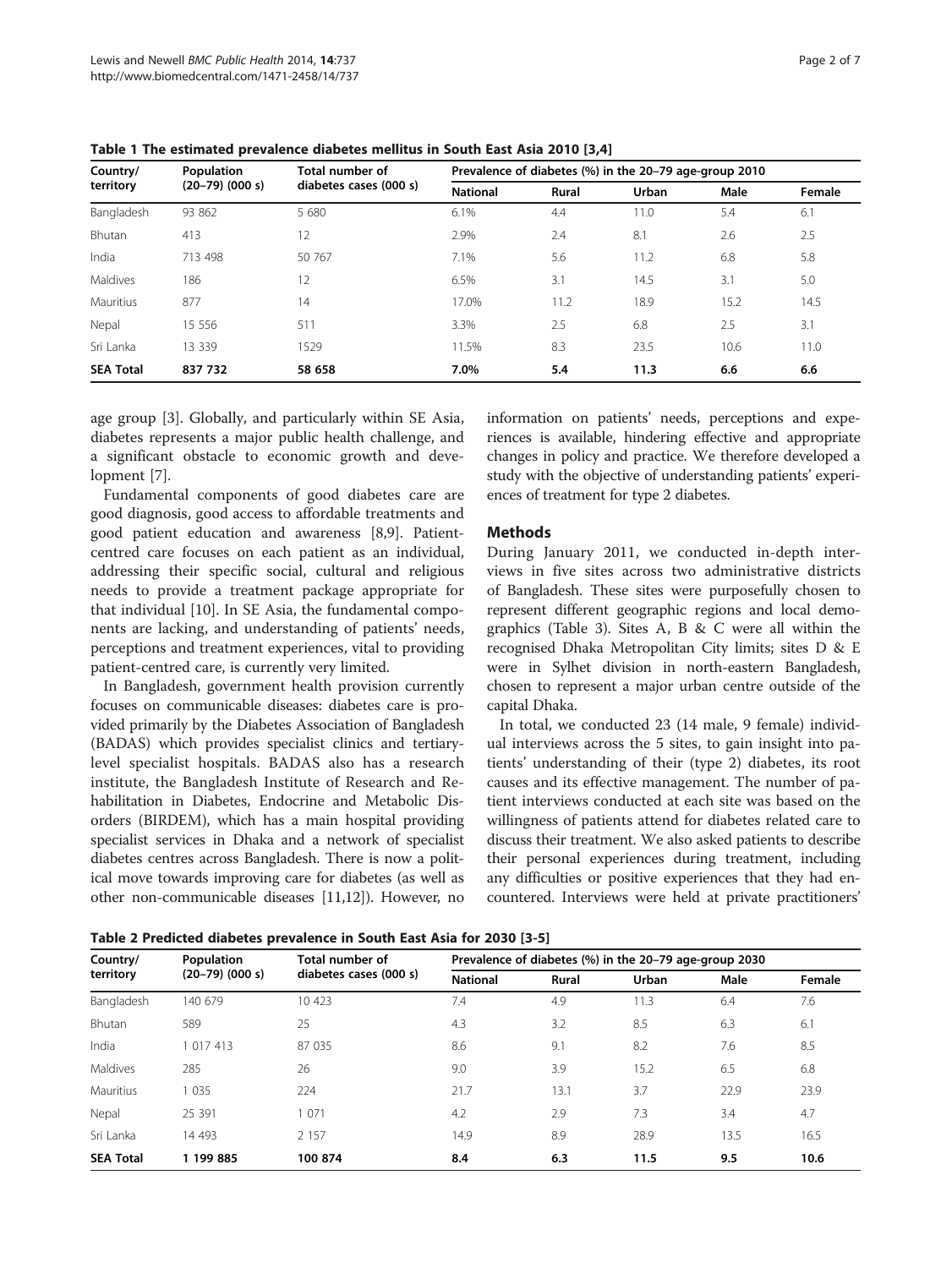| Site | <b>Location</b>   | Typography       | No of patient interviews<br>conducted | No of Healthcare professionals<br>interviews conducted | <b>Interview location</b>          |
|------|-------------------|------------------|---------------------------------------|--------------------------------------------------------|------------------------------------|
| A    | <b>Dhaka</b>      | Urban            | 6                                     |                                                        | <b>BIRDEM</b> clinic               |
| B    | <b>Dhaka</b>      | Urban            |                                       |                                                        | Private practice                   |
|      | <b>Dhaka</b>      | Peri -Urban Slum |                                       |                                                        | Outreach centre                    |
| D    | Sylhet City       | Urban            |                                       |                                                        | <b>BADAS Hospital</b>              |
| Е    | <b>Bianibazar</b> | Rural            | 4                                     |                                                        | Rural Upazilla level Health Clinic |

<span id="page-2-0"></span>Table 3 Areas and sites visited

surgeries (sites B, C), BIRDEM associated clinics (Site A), specialist tertiary level BADAS hospitals (site D) and sub district level healthcare centres (site E) (Table 3). Each of these centres had healthcare practitioners of differing levels of qualification, training and experience in line with the requirements for employment at each centre. We also asked a total of 8 healthcare professionals about their experiences of diabetes service provision (Table 3).

During interviews the interviewer took notes and made audio recordings. Interview transcripts were coded and emergent themes identified. Subsequent interviews were adjusted in the light of emerging themes which arose from initial interviews. All respondents gave written informed consent before each interview. Ethics approval was granted by the Bangladesh Medical Research Council and the University of Leeds. RATS guideline for reporting qualitative studies were adhered at all points during the study.

#### Results

# Awareness and understanding of diabetes and its effective management

Patients' levels of knowledge and understanding about diabetes and its management depended on where they received their initial diagnosis and subsequent care. This was due to variations in the availability of and access to appropriate information, alongside disparities in healthcare worker knowledge and training on diabetes. Patients reported that there choice of clinic was based predominantly on geography, either the nearest possible healthcare centre or in rural cases, the only available healthcare centre. Men's and women's responses were similar across all districts. Only those attending the specialist's clinics had travelled specifically to attend these centres. Patients interviewed at the BIRDEM clinic in Dhaka (Site A) had good awareness and understanding of type 2 diabetes as a result of a comprehensive education programme based on provision of both verbal and written information. These interviewees were aware of the complications of diabetes and the important role that self-care played in minimising the risk of future illness. They reported that they felt this was key in helping them to better manage their diabetes and had helped them to reduce the occurrence of medical complications.

"Diabetes is the mother of all diseases … it is not easy, but discipline is essential … If I don't do things right, I can't go to work and I will become very ill." (Patient 1, Site A).

Those patients who received treatment away from BIREDM-associated specialist centres had poor understanding of the essential of diabetes and its management. They had only limited knowledge of how to effectively modify their lifestyle, and felt they had neither the financial means nor the knowledge to obtain and correctly take prescribed medicines. Little or no accessible information in appropriate forms was available for these patients, both when they received their diagnosis and at subsequent consultations.

"When I eventually found out that I had diabetes … after I could afford to pay for the tests, I was told not to eat too many sweet things and to take some medicines … but how or why I should be taking them was not explained." (Patient 3, Site B).

Patients interviewed at the rural upazilla-level clinic (site E) had only very limited awareness of diabetes and its effective management. No appropriate written or verbal information was available for these patients: this problem was compounded by self-reported limited knowledge and understanding of diabetes by healthcare professionals, which proved a significant barrier to provision of appropriate information at the diagnostic and subsequent consultations. Those patients undergoing treatment at private practitioners had some understanding of diabetes, although less than that of patients attending specialist BIRDEM clinics or tertiary level centres. Patients of private practitioners reported that they had been encouraged to change their diet, but not given enough advice or information on to do this in their specific social and economic situations.

"I got told to take more fruits and vegetables, but they are expensive … I also eat fewer sweet things, but I'm not always sure what is best to eat." (Patient 2, Site C).

Patients at all sites felt that with improved provision of appropriate information they would be able to better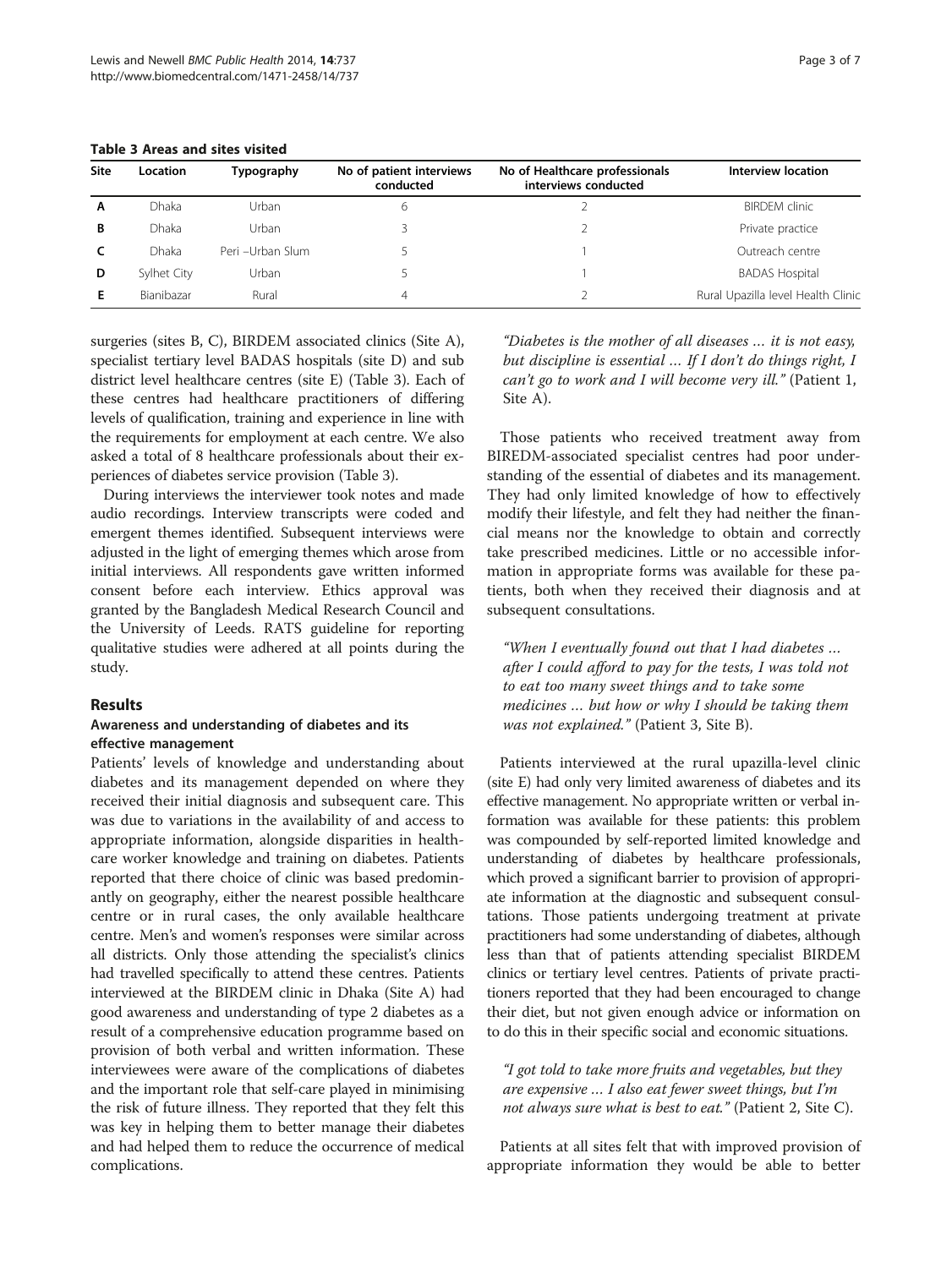understand their diabetes and improve their role in its management.

Although patients at all sites reported fasting during the month of Ramadan, only the specialist BIRDEM Clinic (Site A) and the BADAS hospital (Site D) provided advice as to how to modify dietary and medication routines to coincide with periods of fasting. Patients at other sites reported that they felt their health suffered during the fasting period (reporting headaches, weakness and general malaise), but could not specify if they thought this was as a result of their diabetes or other factors.

### Availability and costs of diagnosis and care

In all regions and at all sites, access to appropriate diagnosis and subsequent treatment was restricted by availability and costs of services. Where facilities were available they were placed under huge pressure by a combination of limited resources and the large numbers of patients presenting for care, impacting on their ability to provide comprehensive treatment.

Limited availability of services was most marked in rural and peri-urban slum areas where patients reported that they felt there were no effective medical services available to meet even their most basic needs within easy travelling distance. This fact, compounded by poor community awareness and understanding of diabetes meant that the patients spoken to in these areas had generally received a diagnosis as a result of incidental findings when they sought medical care for other problems such as tuberculosis, or as a result of a visit to a tertiary care centre for treatment of severe complications of poorly controlled diabetes.

"I only heard about diabetes because one of my husband's customers in his rickshaw told him about his own illness … then I had to go and find somewhere to get help." (Patient 1, Site C).

In peri-urban slum areas, continuity of care in those with a confirmed diagnosis of type 2 diabetes was extremely poor. Patients reported that lack of availability of basic government/NGO medical services meant a local private medical practitioner was the only option; and high costs meant they went only when they felt very ill or to seek care for serious problems associated with poor diabetes control such as foot ulcers and recurrent skin infection. Patients reported that they felt the service given to them by these private practitioners was not comprehensive, as they had received only limited information about how to manage their illness.

In rural areas, patients at community clinics reported that they had to travel to the local sub-district hospital for even the most basic of consultations, while simple blood tests or oral glucose tests required a trip to the nearest BADAS specialist hospital because the sub district hospital lacked the basic facilities to provide diagnostic and follow up care. Patients reported that this caused them significant problems in terms of time and cost, as the specialist hospital was some 70 kilometres away; as a result, most delayed seeking medical care until complications became debilitating.

Only at the BIRDEM clinic in Dhaka were patients routinely offered regular comprehensive checkups including full cardiovascular, renal and eyesight examinations. This service was welcomed by patients attending this specialist clinic as they recognised the importance of these regular and thorough examinations, rather than just blood glucose level monitoring, as essential to appropriate diabetes care.

"I need to get my eyes and my heart checked when I come, it's best to make sure I have no problems … I can get it all done here … although it's hard to afford … but it's for the best." (Patient 4, Site A).

While the BIRDEM clinic was able to provide the most comprehensive care for diabetes, interviews with healthcare professionals there highlighted their concerns, also echoed in subsequent patient interviews, that the service provided by this centre cannot meet the level of demand placed upon it. Healthcare professionals felt that individual patient care was suffering as a result of the huge numbers of patients seeking treatment and the demands this placed on their already limited resources.

"Patients don't just come from the local areas, they come from outside Dhaka – they know we provide a good service." (Practitioner 1, Site A).

This high demand meant that patients could not be given an approximate appointment time, meaning that patients coming to the centre generally had to allow a whole day for a consultation, which impacted on how often they came for routine appointments because of the time spent, often resulting in the loss of a day's work and income.

At all sites, access to effective treatment was hindered by lack of essential clinical facilities and adequate training of healthcare workers. This was a situation recognised by all healthcare professionals interviewed, who reported that training on diabetes care could be improved, and, if complemented by provision of better diagnostic and essential medication, would enable them to provide a higher standard of care.

In all regions and at all sites the cost of initial diagnosis, subsequent care and essential medications placed a huge burden on all patients interviewed. These high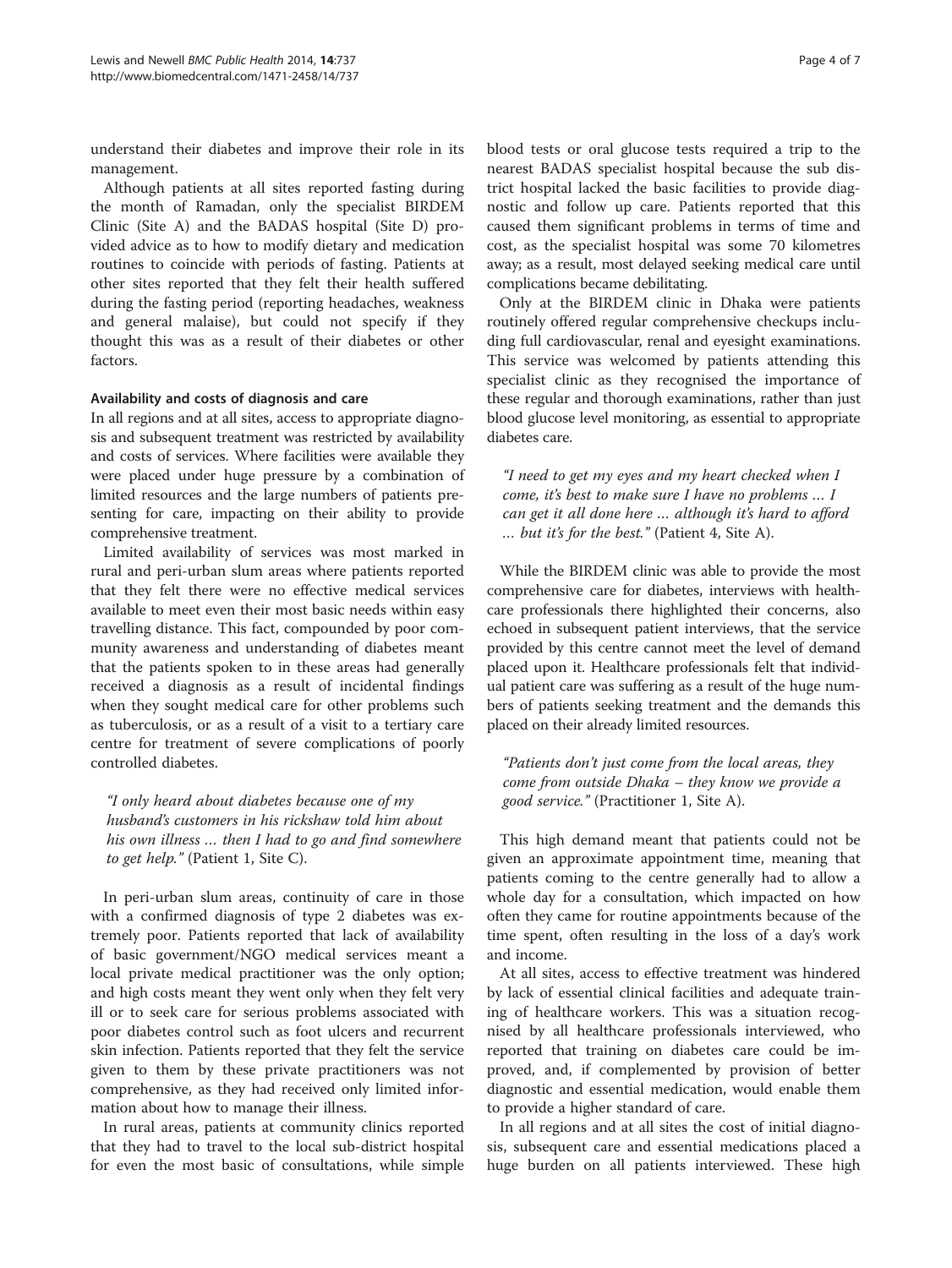costs repeatedly led to respondents delaying initial treatment seeking, prevented them from accessing comprehensive and continued healthcare, and severely hindered their ability to buy medications vital for effective management of their illness.

"I only take medicines when I can afford them; it is too much to pay for them all the time … I have to think of my family." (Patient 3, Site C).

At the BIRDEM clinic in Dhaka, although some basic services at first consultation are provided free, patients reported that the relatively high cost of initial diagnostic consultations and subsequent testing had prevented them from receiving a timely diagnosis and thorough medical checkup. This meant that they suffered considerably from side effects of poor glucose control for lengthy periods while they saved and/or borrowed piecemeal from friends and family the funds to be able to afford the initial tests. Healthcare professionals working at the clinic reported helping patients financially so they could receive an initial diagnosis or have continued access to regular essential consultations. The cost of initial diagnostic testing is 500 Taka (\$8), two to three days' average wages [\[12\]](#page-6-0), well beyond the means of many. Patients reported that they felt their long term health had suffered from having to wait until they could afford diagnosis before they sought care.

"We all [the healthcare workers at the clinic] sometimes have to go into our own pockets, these patients struggle to afford proper care, and it is our duty to help them if we can." (Practitioner 2, site A).

In the peri-urban slum areas visited, all patients reported that they could not access medication or basic diabetic healthcare services primarily because of inhibitory high costs. Patients reported going to local medical practitioners to seek care for the initial symptoms associated with their diabetes. Their decision to visit these practitioners was based on location and cost compared to specialised centres. Patients that visited these practitioners in this area often received contradictory information about effective care for diabetes, and little or no continuity of care.

"I go to the local place because it is cheapest and I can get there easily. I only go when I feel very bad though … it still costs a lot." (Patient 1, Site C).

Patients reported that the high cost of medications meant they took them only when they felt they could justify the cost, usually when they felt severely ill. Two patients from the peri-urban slum areas who had been

# **Discussion**

We have added to the evidence showing that provision of effective, appropriate and essential healthcare services for diabetes in Bangladesh is extremely limited and the majority of patients receive suboptimal care. This situation requires immediate and urgent attention, as has recently been called for in both a recent World Bank report and Health literature [[13](#page-6-0),[14](#page-6-0)]. Poor awareness and understanding of diabetes, its causes, presentation and effective treatment often results in delay of initial treatment–seeking, resulting in long periods of ill health and reduced productivity, impacting significantly on individual patients and their families. Access to care is limited in all regions for both men and women, most markedly in the peri-urban slum and rural areas: this problem is further compounded by high costs of treatment, lack of basic medical and diagnostic equipment and small numbers of appropriately trained healthcare professionals. These factors all act to hinder initial treatment seeking, appropriate patient management and provision of continual and effective care. This is a qualitative study, so we make no claims about generalizability, since choice of sites and sampling methods may have led to findings that are not applicable across Bangladesh. However, the emerging themes are plausible, accord with experience and existing evidence, and provide information that should inform development of policy and capacitybuilding to meet the growing challenge of diabetes in Bangladesh.

Patients report lack of access to adequate care as being fundamental to the ongoing difficulties they encounter in managing their diabetes. Where services are available in urban centres at limited specialist clinics, they are operating at overcapacity, undermining the provision of effective care to those patients attending for consultation. Only further investment and scale up of these services with increased healthcare professional recruitment will allow for the increased number of patients seeking care to be provided with appropriate levels of initial diagnosis, illness education and subsequent ongoing treatment. To address this chronic lack of service provision, there is a need for, at a minimum, outreach clinics in periurban slum and rural areas which raise awareness and understanding of diabetes and encourage people to come forward for screening and diagnosis, and which can refer patients with complicated medical problems for specialist services. Where patients attend private practitioners they often receive contradictory information and are referred to specialised services only once severe complication of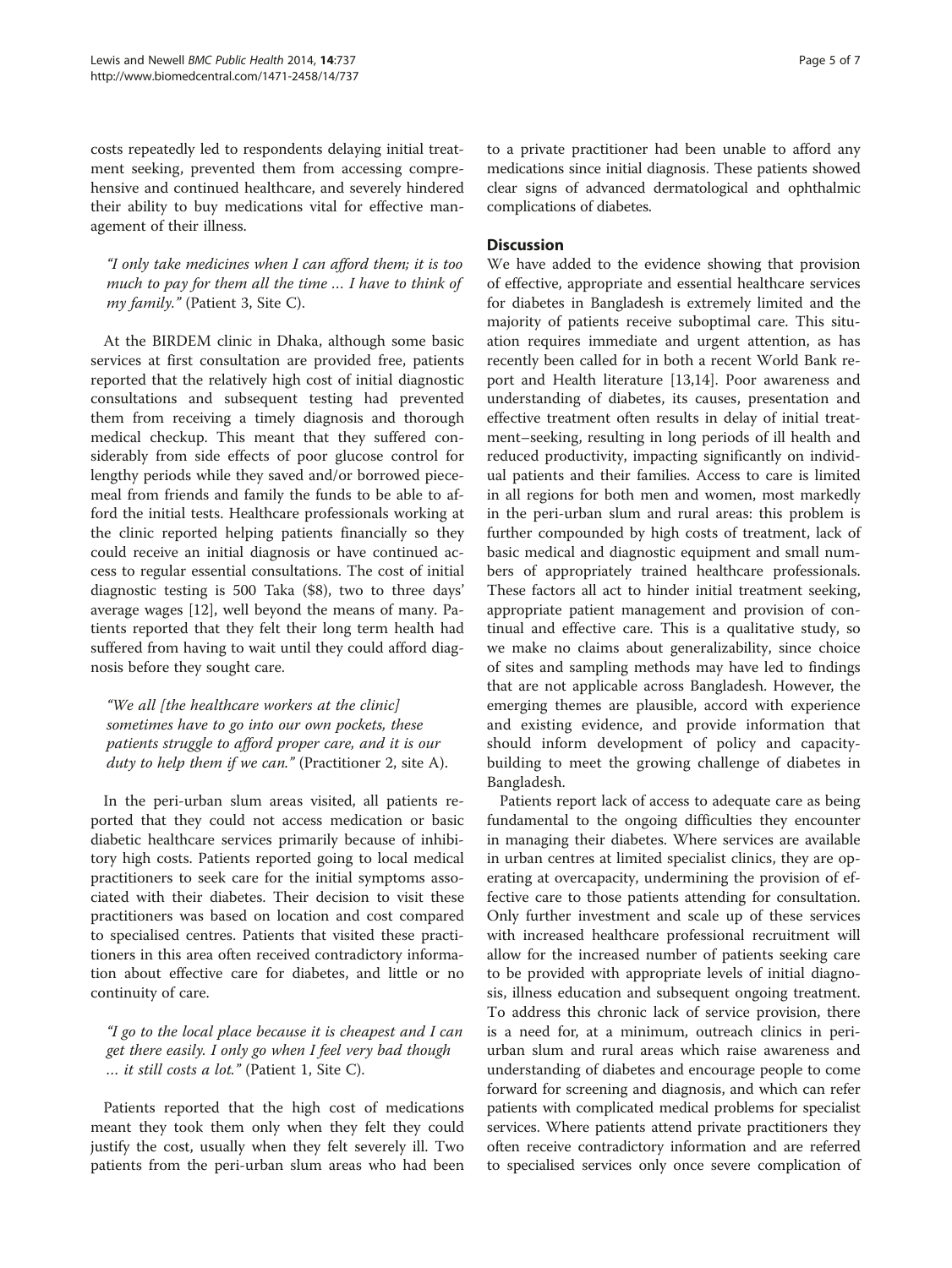<span id="page-5-0"></span>diabetes develop. Improving the medical education of these practitioners, allowing them to detect and manage routine cases of diabetes effectively alongside a well established referral system for complicated cases, would help to correct this situation. In rural areas, effective and timely diagnosis and subsequent appropriate treatment is undermined by chronic lack of services, further compounded by limited availability of medical and diagnostic equipment. To address these issues, policy and practice should be developed which seeks to provide basic care for diabetes and other non-communicable diseases alongside the already well-established communicable disease programmes implemented in these regions.

Where a patient receives their diagnosis will impact significantly on the quality of information they are provided with to promote their self care and also the quality of subsequent treatments. The BIRDEM clinic in Dhaka provides a good model of basic care, offering specialist counselling, providing supportive information to newly diagnosed patients and making available appropriate medical services to prevent and manage known complications of diabetes. These services are not available in other areas. This lack of information at these sites prevents patients from becoming involved as active participants in improved self-care. Provision at diagnosis of suitable information in an appropriate written, visual or verbal form providing essential information about diabetes, its causes and treatment would contribute significantly to improving health outcomes.

Although appropriate services are available at some specialist centres, the inability of patients to pay for routine tests and check-ups still prevents them from receiving timely diagnoses and appropriate continuity of care. Patients delay routine appointments and borrow to cover the cost of routine tests. To encourage individuals to come forward for screening, initial diagnosis and regular care, the cost of these consultations should be reduced to a level which is affordable in these communities. In the poorest communities, packages of low cost and comprehensive treatments which offer regular and basic checkups and generic low cost medications at the lowest possible price must be made available. This would contribute to significantly improving the health of diabetics living in poverty in all areas of Bangladesh.

The increasing double burden of communicable diseases and diseases primarily associated with lifestyle such as diabetes is now a well recognised phenomenon in low and middle income countries, including Bangladesh [[15](#page-6-0)-[18\]](#page-6-0). Emphasis must be placed on addressing this burden, by developing appropriate and effective preventive strategies to try to reduce the increasing incidence of diabetes and other non-communicable diseases. Estimates of prevalence of diabetes vary widely and a better understanding of the scale of burden due to diabetes is needed

to develop policies and practice which address both prevention and treatment for diabetes in Bangladesh in an appropriate and sustainable manner: robust epidemiological data is needed.

#### Conclusion

Effective, appropriate and essential healthcare services for diabetes in Bangladesh is extremely limited, a majority of patients receive suboptimal care. Site of diagnosis will impact significantly on the quality of information provided and the quality of subsequent treatments. Although appropriate services are available at some specialist centres, the inability of patients to pay for routine tests and check-ups prevents them from receiving timely diagnoses and appropriate continuity of care. The double burden of communicable diseases and diseases is now a well-recognised. Emphasis must be placed on developing appropriate and effective preventive strategies to address this burden.

#### Competing interests

The authors declare that they have no competing interests.

#### Authors' contributions

CPL was involved in all stages of the study including study design, data collection, analysis and manuscript production. JN contributed to study design and manuscript production. Both authors read and approved the final manuscript.

#### Author details

<sup>1</sup> Airedale General Hosptial, Steeton BD20 6TD, UK. <sup>2</sup> Nuffield Centre for International Health and Development, University of Leeds, Leeds, UK.

#### Received: 16 March 2013 Accepted: 15 July 2014 Published: 21 July 2014

#### References

- 1. Fagot-Campagna A, Bourdel-Marchasson I, Simon D: Burden of diabetes in an aging population: prevalence, incidence, mortality, characteristics and quality of care. Diabetes Metab 2005, 25:S35–S52.
- 2. Zimmet P: The burden of type 2 diabetes: are we doing enough? Diabetes Metab 2003, 29:6S9
- 3. Van Dieren S, Beulens JW, van der Schouw YT, Grobbee DE, Neal B: The global burden of diabetes and its complications: an emerging pandemic. Eur J Cardiovasc Prev Rehabil 2010, 17:S3–S8.
- 4. Deshpande AD, Harris-Hayes M, Schootman: Epidemiology of diabetes and diabetes-related complications. M Phys Ther 2008, 88:1254–1264.
- 5. Sicree R, Shaw J, Zimmet P: Diabetes and impaired glucose tolerance: the global burden. 2009. IDF Diabetes Atlas 4<sup>th</sup> Edition available at <http://blogimages.bloggen.be/diabetescheck/attach/35593.pdf>. accessed on 21/2/2011.
- 6. Zhang P, Zhang X, Brown J, Vistisen D, Sicree R, Shaw J, Nichols G: Global healthcare expenditure on diabetes for 2010 and 2030. Diabetes Res Clin Pract 2010, 87:293–301.
- 7. Shobhana R, Rama R, Lavanya A, Williams R: Expenditure on health care incurred by diabetic subjects in a developing country, a study from Southern India. Diabetes Res Clin Pract 2000, 48:37–42.
- 8. Engelgau MM, Narayan KM, Saaddine JB, Vinicor F: Addressing the burden of diabetes in the 21st century: better care and primary prevention. J Am Soc Nephrol 2003, 14:S88–S91.
- 9. Ambady R, Chamukuttan S: Early diagnosis and prevention of diabetes in developing countries. Rev Endocrine Meta Dis 2007, 9:193–201.
- 10. Goodman WS: Patient-centred care. CMJA 2010, 182:699.
- 11. The Non communicable disease situation in Bangladesh: Published by the Directorate General of Health services (DGHS), Bangladesh. 2010.